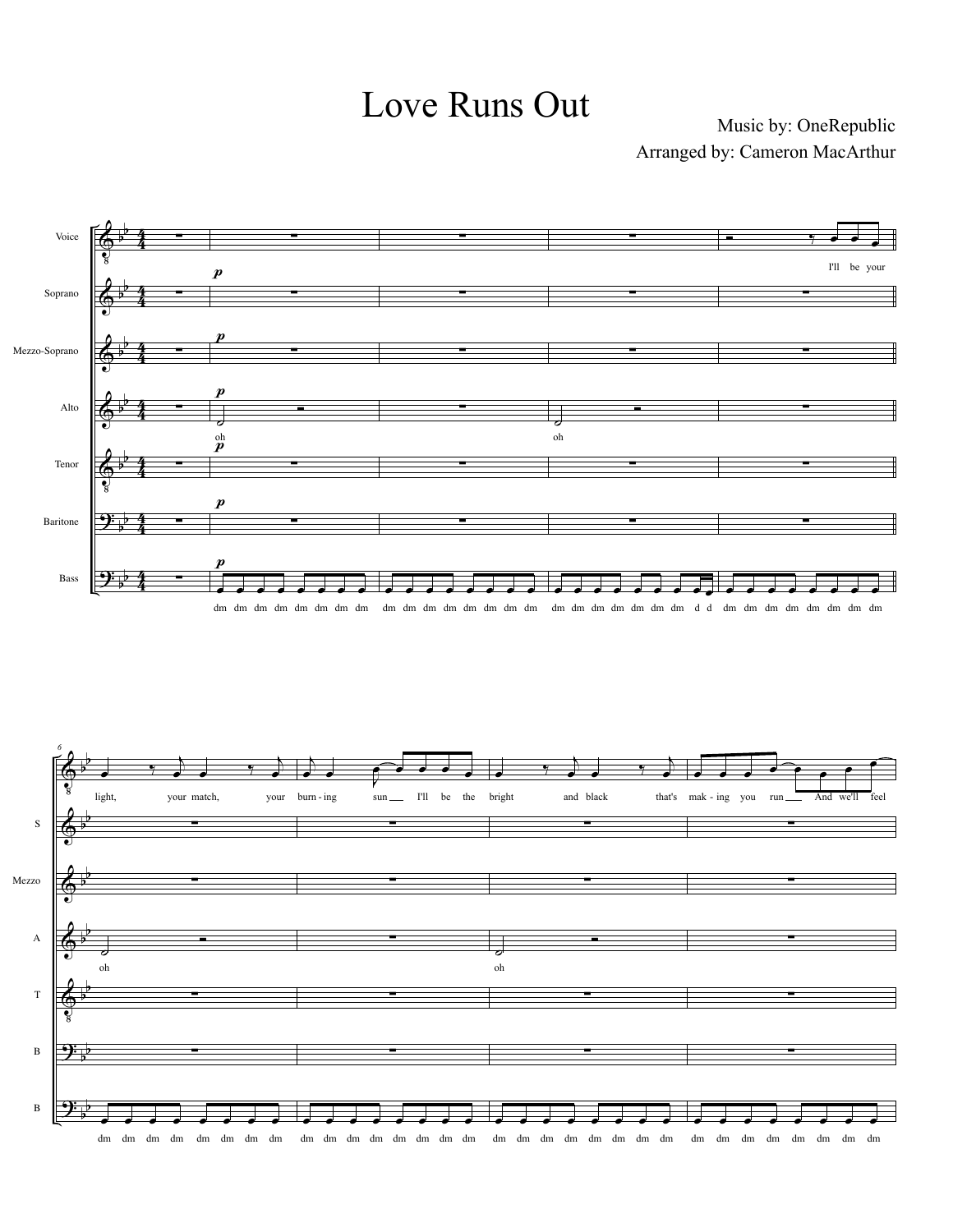2 Love Runs Out

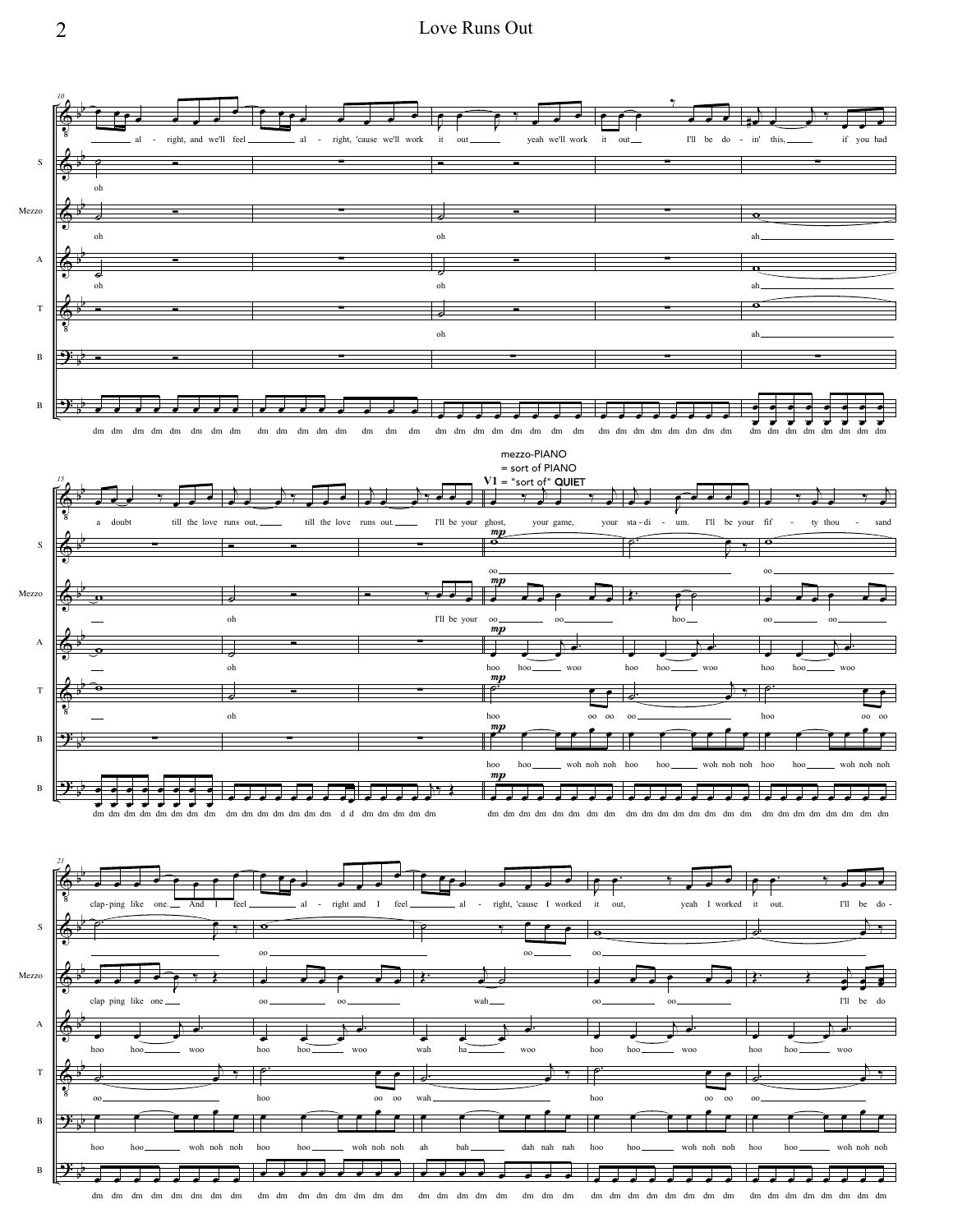Love Runs Out 3

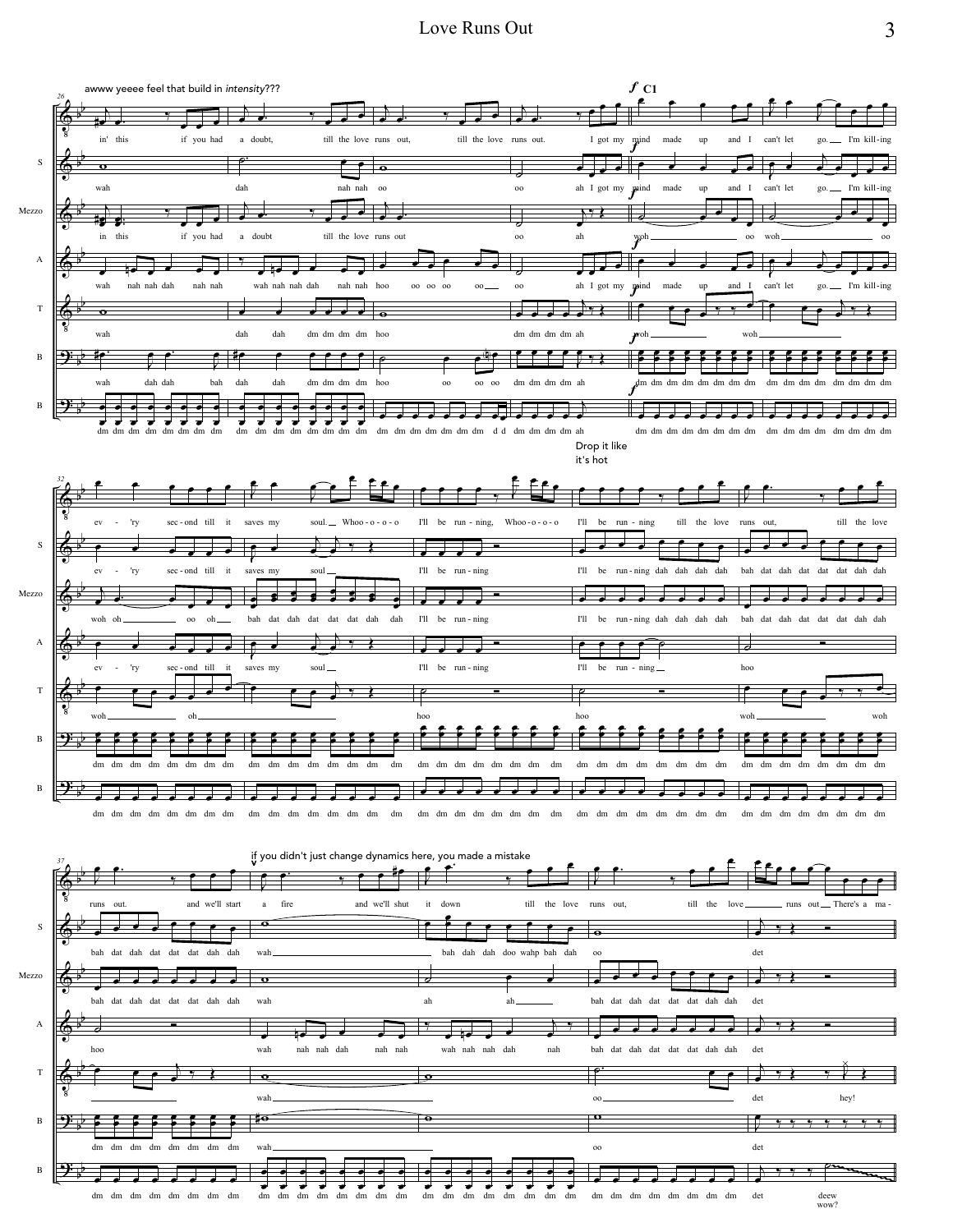4 Love Runs Out

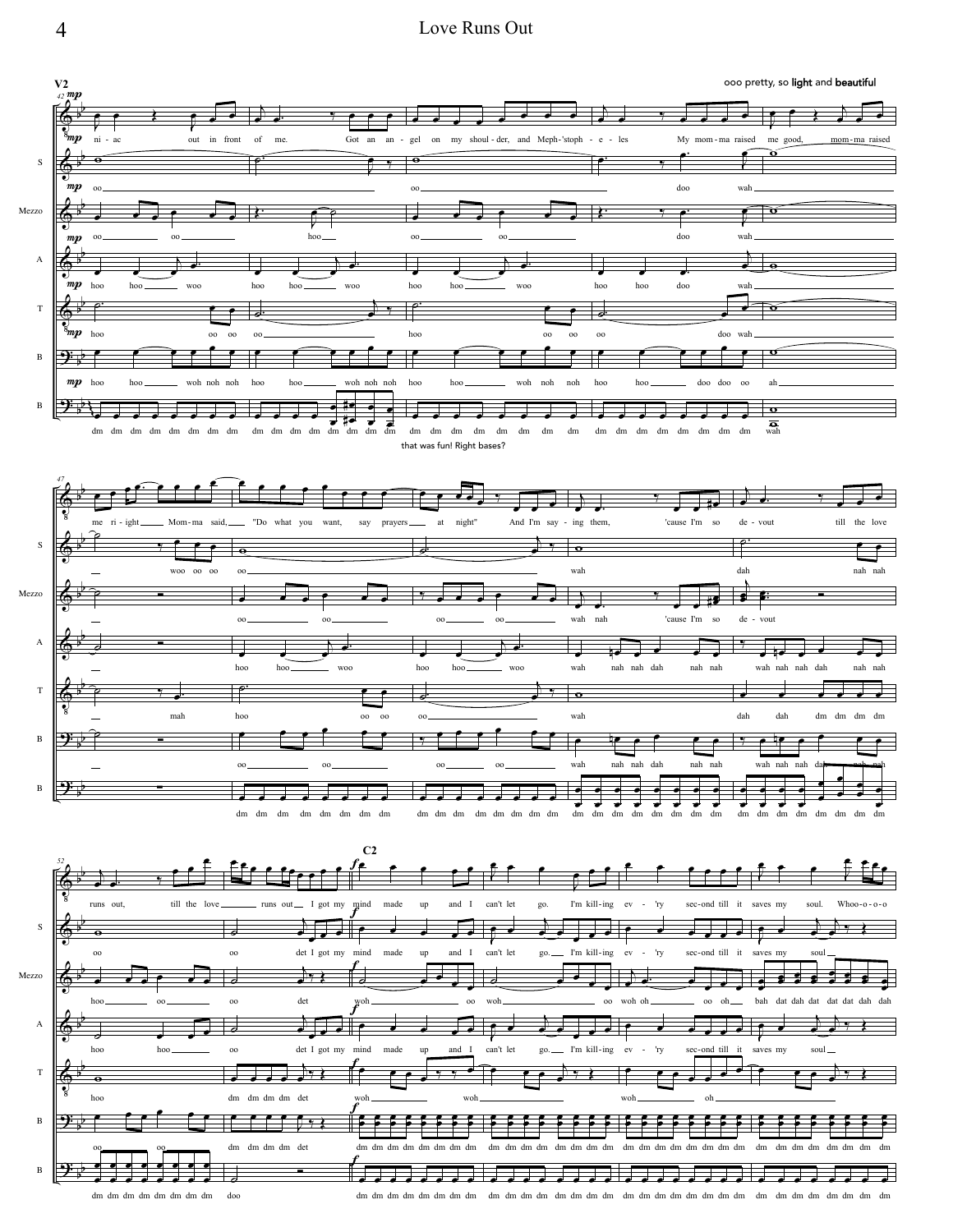Love Runs Out 5

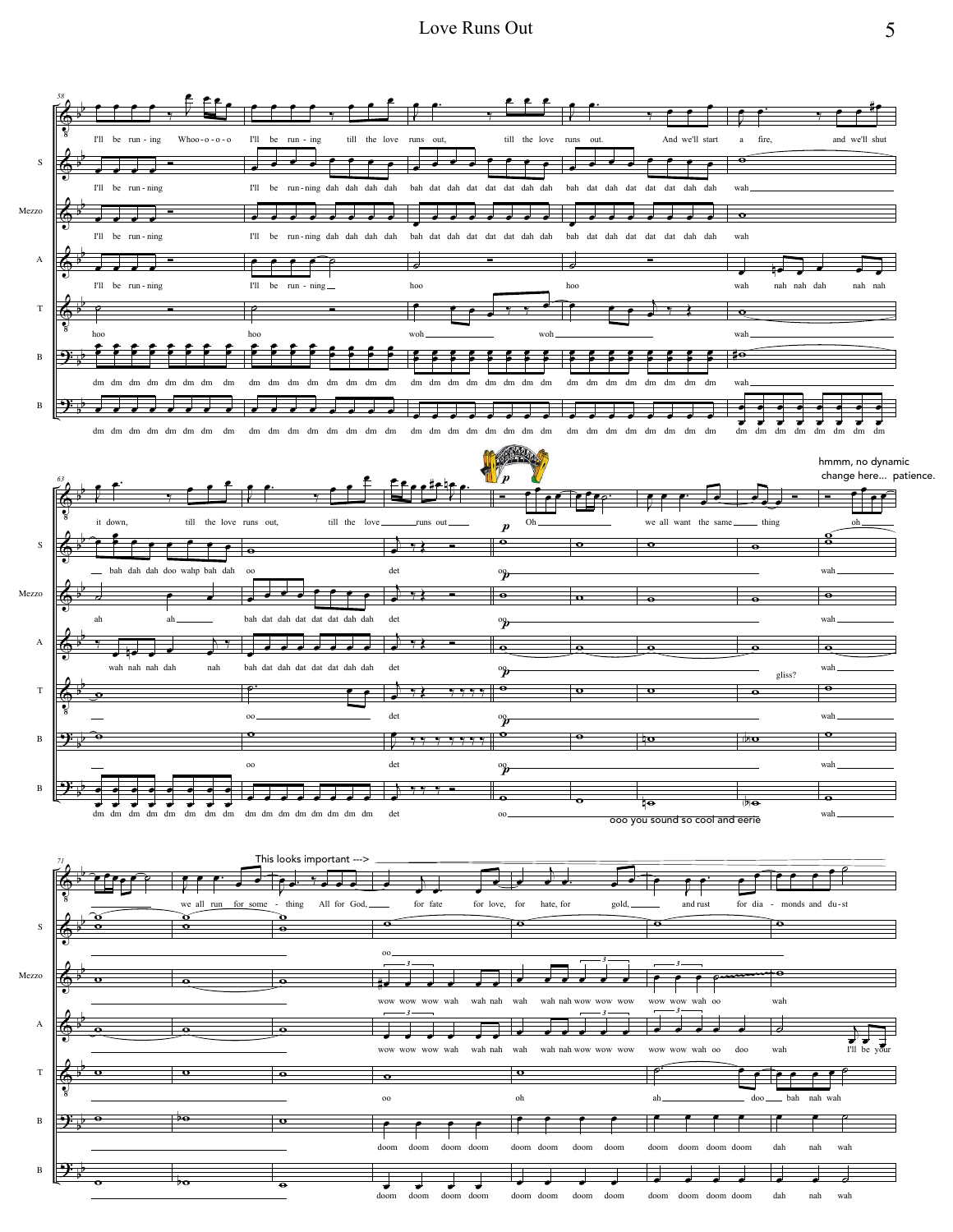## 6 Love Runs Out